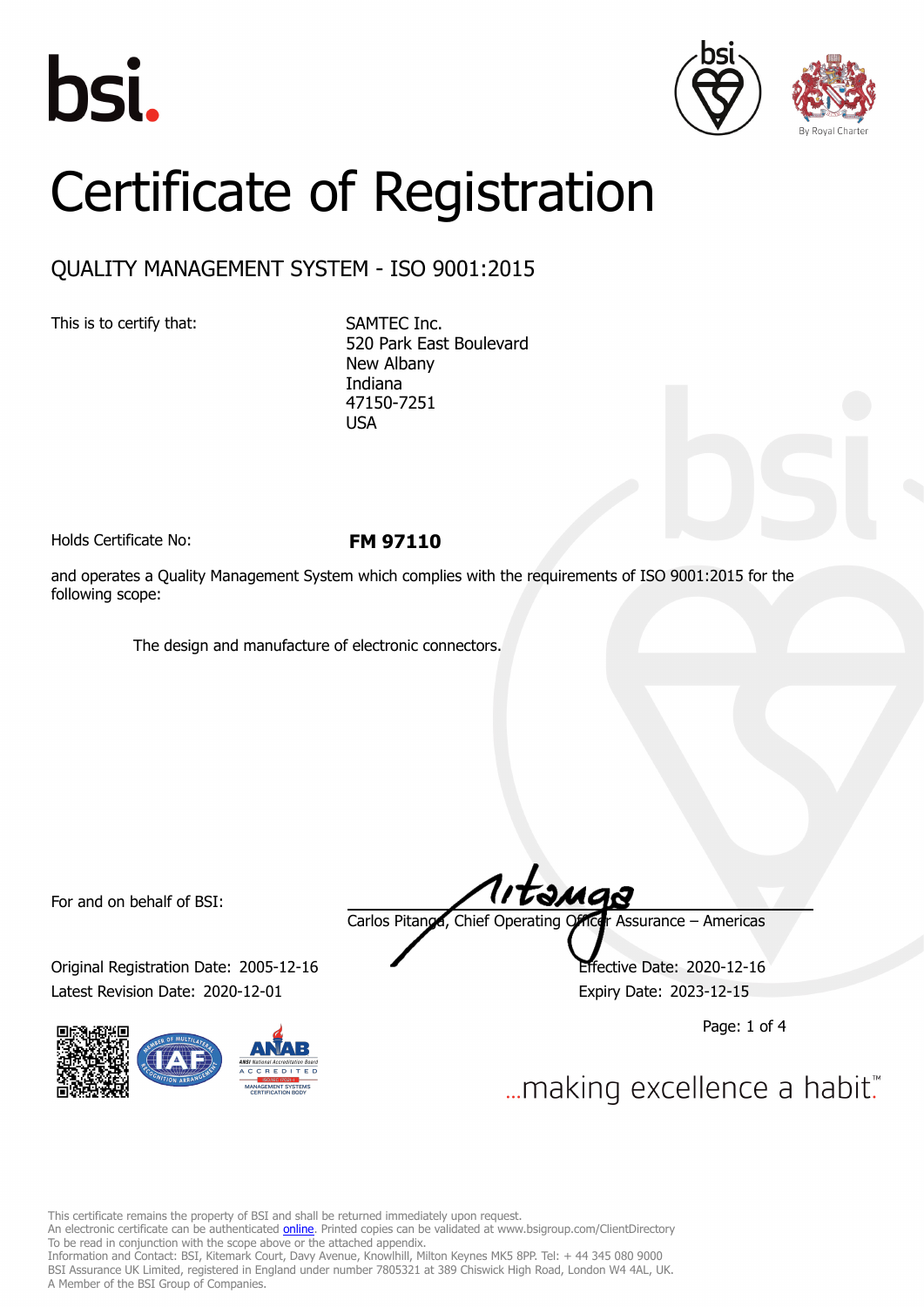## Certificate No: **FM 97110**

| Location                                                                                                                                                      | <b>Registered Activities</b>                                                                                                                                                          |
|---------------------------------------------------------------------------------------------------------------------------------------------------------------|---------------------------------------------------------------------------------------------------------------------------------------------------------------------------------------|
| SAMTEC Inc.<br>520 Park East Boulevard<br>New Albany<br>Indiana<br>47150-7251<br><b>USA</b>                                                                   | Design and manufacture of interconnect systems that include<br>board-to-board, optical connectors and microelectronic<br>products (assembly and testing) for the electronic industry. |
| SAMTEC Inc.<br>Samtec - Scottsburg<br>861 S. Lake Rd.<br>Scottsburg<br>Indiana<br>47170<br><b>USA</b>                                                         | Manufacture of interconnects for printed circuit boards<br>including board to board, surface mount, micro and custom<br>built products.                                               |
| Samtec Interconnect Assembly SIA<br>Costa Rica<br>Zona Franca Grupo Zeta<br>5 Km Oeste del Aeropuerto Juan Santa Maria<br>Montecillos, Alajuela<br>Costa Rica | Design and manufacture of interconnects for printed circuit<br>boards including board to board, surface mount, micro,<br>custom built, HDR and Cable products.                        |
| SAMTEC Inc.<br>7939 SW Burns Way<br>Wilsonville<br>Oregon<br>97070<br><b>USA</b>                                                                              | Manufacture of cable products.                                                                                                                                                        |
| SAMTEC Inc.<br>5050 List Drive<br>Colorado Springs<br>Colorado<br>80919<br><b>USA</b>                                                                         | Assembly, Test and Engineering Services for the<br>Semiconductor Industry and those Companies that use<br>Semiconductor Devices.                                                      |
| SAMTEC Inc.<br>2215 Powell Ave<br>Erie<br>Pennsylvania<br>16506<br><b>USA</b>                                                                                 | Tool Design and Engineering Services for the Semiconductor<br>Industry and those Companies that use Semiconductor<br>Devices.                                                         |

Original Registration Date: 2005-12-16 Effective Date: 2020-12-16 Latest Revision Date: 2020-12-01 Expiry Date: 2023-12-15

Page: 2 of 4

This certificate remains the property of BSI and shall be returned immediately upon request. An electronic certificate can be authenticated <u>[online](https://pgplus.bsigroup.com/CertificateValidation/CertificateValidator.aspx?CertificateNumber=FM+97110&ReIssueDate=01%2f12%2f2020&Template=inc)</u>. Printed copies can be validated at www.bsigroup.com/ClientDirectory To be read in conjunction with the scope above or the attached appendix. Information and Contact: BSI, Kitemark Court, Davy Avenue, Knowlhill, Milton Keynes MK5 8PP. Tel: + 44 345 080 9000 BSI Assurance UK Limited, registered in England under number 7805321 at 389 Chiswick High Road, London W4 4AL, UK. A Member of the BSI Group of Companies.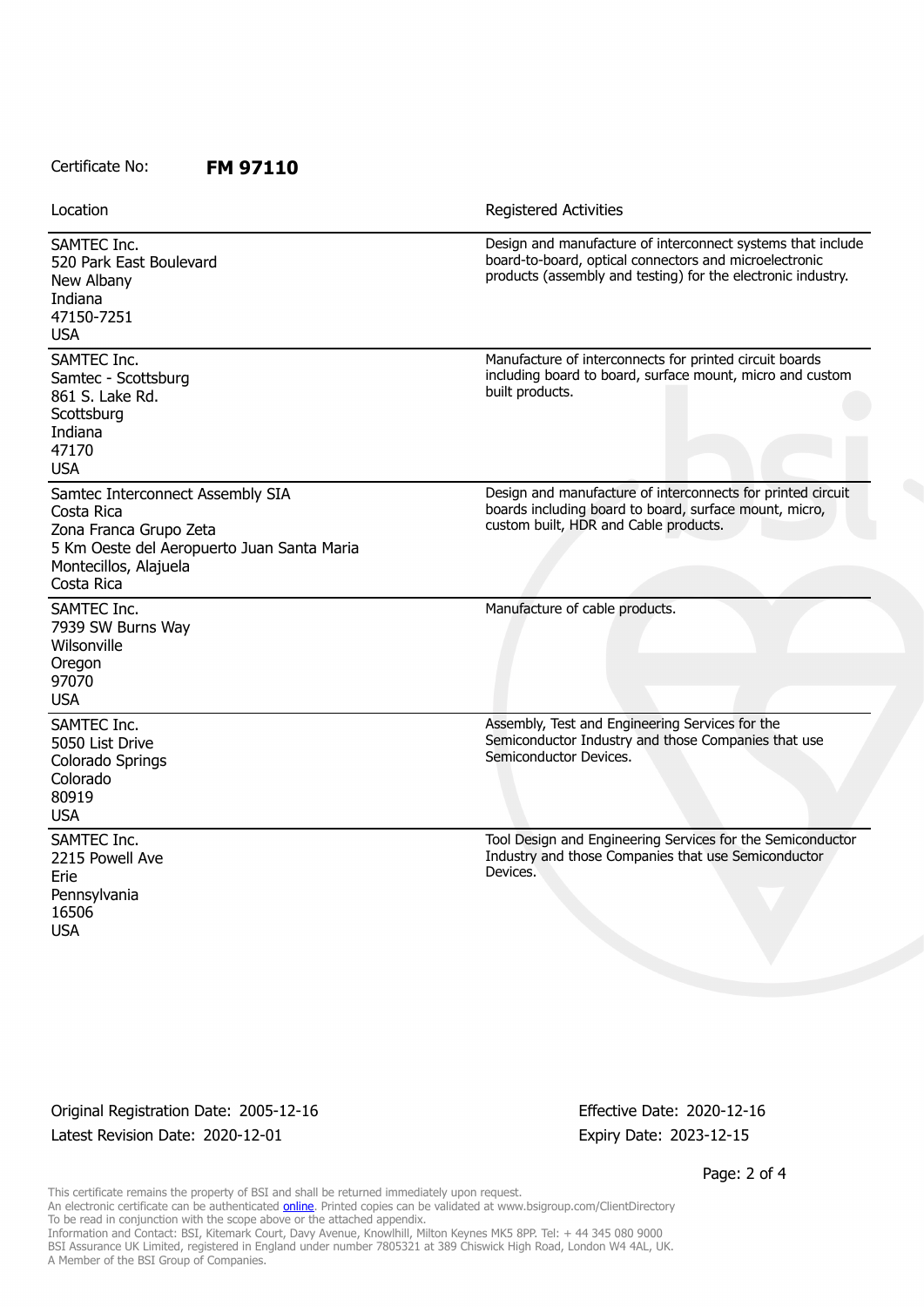#### Certificate No: **FM 97110**

| Location                                                                                                                                                          | Registered Activities                                                                                                                              |
|-------------------------------------------------------------------------------------------------------------------------------------------------------------------|----------------------------------------------------------------------------------------------------------------------------------------------------|
| Samtec Electronics (Hui Zhou) Co., Ltd.<br>Huangxi Industrial Park<br>Shiwan Town<br><b>Boluo Country</b><br>Huizhou<br>Guangdong<br>516127<br>China              | Manufacture of interconnects for printed circuit boards<br>including board to board, HDR products, surface mount,<br>micro and custom built.       |
| Samtec Asia Pacific (M) Sdn Bhd<br>No.2, Jalan SiLC 2/1 PTD# 182045<br>Kawasan Perindustrian SiLC<br>Iskandar Puteri<br>Johor Bahru<br>Johor<br>79200<br>Malaysia | The manufacture of electronic connectors.                                                                                                          |
| Samtec Carlsbad<br>2726 Locker Avenue W<br>Carlsbad<br>California<br>92010-6603<br><b>USA</b>                                                                     | Designing, engineering and manufacturing of Glass Core<br>Technology (GCT) developing unique solutions for signal<br>transmissions.                |
| Samtec Inc. (Harrisburg)<br>5067 Ritter Rd., Suite #105<br>Mechanicsburg<br>Pennsylvania<br>17055<br><b>USA</b>                                                   | Mechanical and Electrical product design and support for<br>Samtec products.                                                                       |
| Samtec Electronics (Dongguan) Limited<br>Science and technology industrial Park<br>Shijie Town<br>Dongguan City<br>Guangdong<br>523000<br>China                   | Design and manufacture of interconnects for printed circuit<br>boards including board to board, surface mount, micro and<br>custom built products. |

Original Registration Date: 2005-12-16 Effective Date: 2020-12-16 Latest Revision Date: 2020-12-01 Expiry Date: 2023-12-15

Page: 3 of 4

This certificate remains the property of BSI and shall be returned immediately upon request. An electronic certificate can be authenticated <u>[online](https://pgplus.bsigroup.com/CertificateValidation/CertificateValidator.aspx?CertificateNumber=FM+97110&ReIssueDate=01%2f12%2f2020&Template=inc)</u>. Printed copies can be validated at www.bsigroup.com/ClientDirectory To be read in conjunction with the scope above or the attached appendix. Information and Contact: BSI, Kitemark Court, Davy Avenue, Knowlhill, Milton Keynes MK5 8PP. Tel: + 44 345 080 9000 BSI Assurance UK Limited, registered in England under number 7805321 at 389 Chiswick High Road, London W4 4AL, UK. A Member of the BSI Group of Companies.